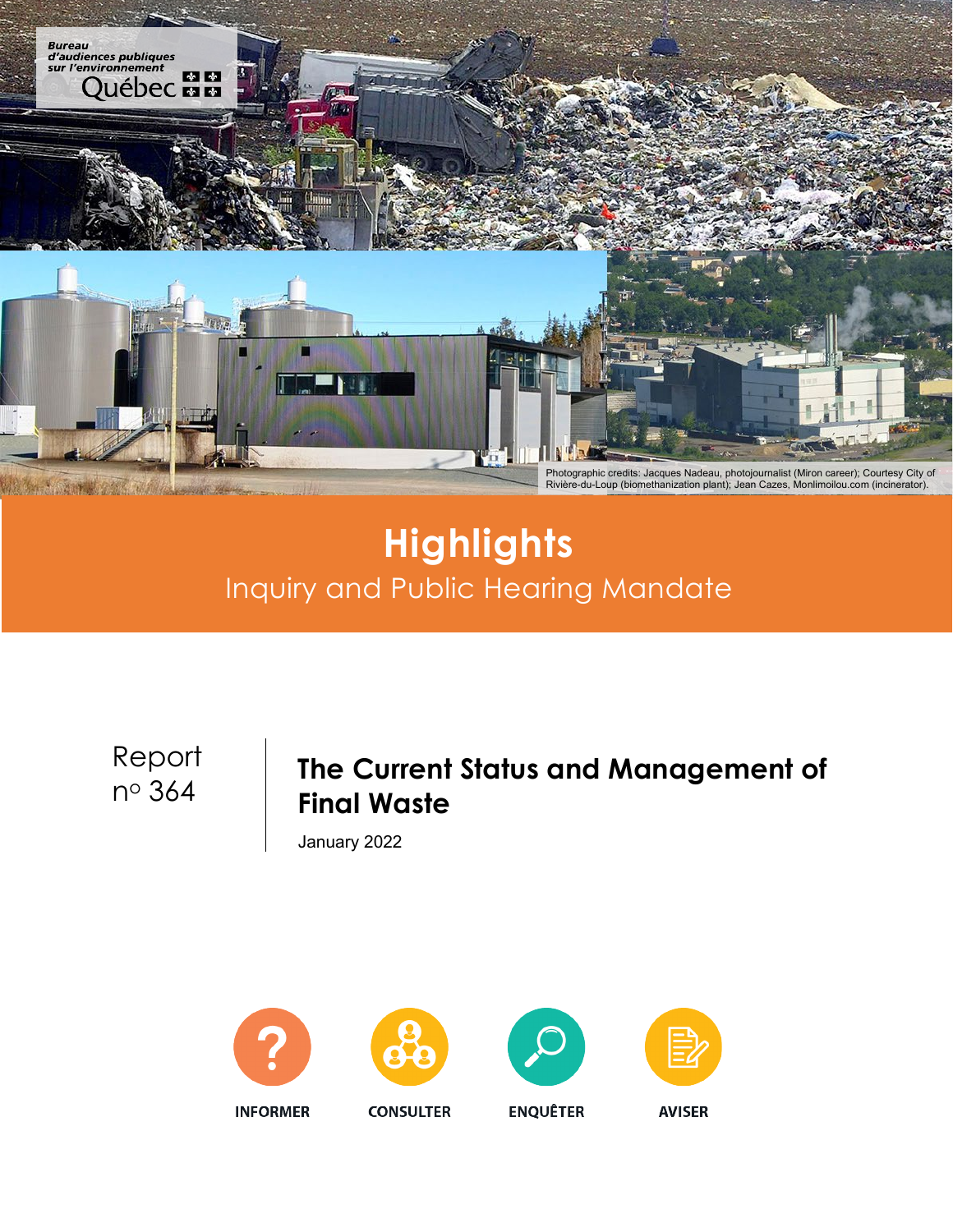### **Context**

The quantity of waste being disposed of throughout Quebec have increased over the past few years. The most recent data indicate that 724 kg/capita of waste were disposed of in 2019. The government's target for 2023 is 525 kg/capita or less. Therefore, the Quebec government considers that society will most likely continue to use disposal sites as a method of waste management for many years.

In this context, the Minister of the Environment and the Fight against Climate Change, Mr. Benoit Charette, entrusted the Bureau d'audiences publiques sur l'environnement (BAPE) with a mandate to investigate and hold a public hearing on the current status and the management of final waste. The Minister felt it was necessary for the BAPE to conduct an in-depth study that would allow the government to develop its long-term vision. The mandate began on March 8, 2021.

#### **The Consultation and Investigation Strategy**

To begin its mandate, the Commission of Inquiry organized a meeting with key ministries and agencies involved in waste management in Quebec. These were the Ministry of the Environment and the Fight against Climate Change (MEFCC), the Ministry of Municipal Affairs and Housing (MMAH), the Ministry of Health and Social Services (MHSS), the Ministry of Energy and Natural Resources (MERN), the Société québécoise de récupération et de recyclage (RECYC-QUÉBEC), the Montreal Metropolitan Community (MMC) and the Quebec Metropolitan Community (QMC). With their collaboration, it then compiled a reference file that was made available to the public. At the same time, it developed a consultation and survey strategy consisting of five components: a public hearing, specific consultations with Aboriginal nations, a survey addressed to waste disposal site managers, discussion, and reflection workshops with stakeholders in waste management in Quebec and several national and international experts, and a citizen survey conducted among 1,000 people representative of the Quebec population.

#### **Current Status**

The Commission of Inquiry began by presenting the main elements of the legislation and regulations concerning waste management in Quebec, while referring to various government texts such as policies, strategies, action plans, agreements and other documents used to control or influence the generation of waste and their management throughout their life cycle. The framework as well as the basis for the planning and operation of waste management are also specified.

It then conducted a status report on waste disposal, described the disposal facilities in operation, and provided a picture of the detour of waste from disposal by considering data on source reduction, reuse, recycling and recovery.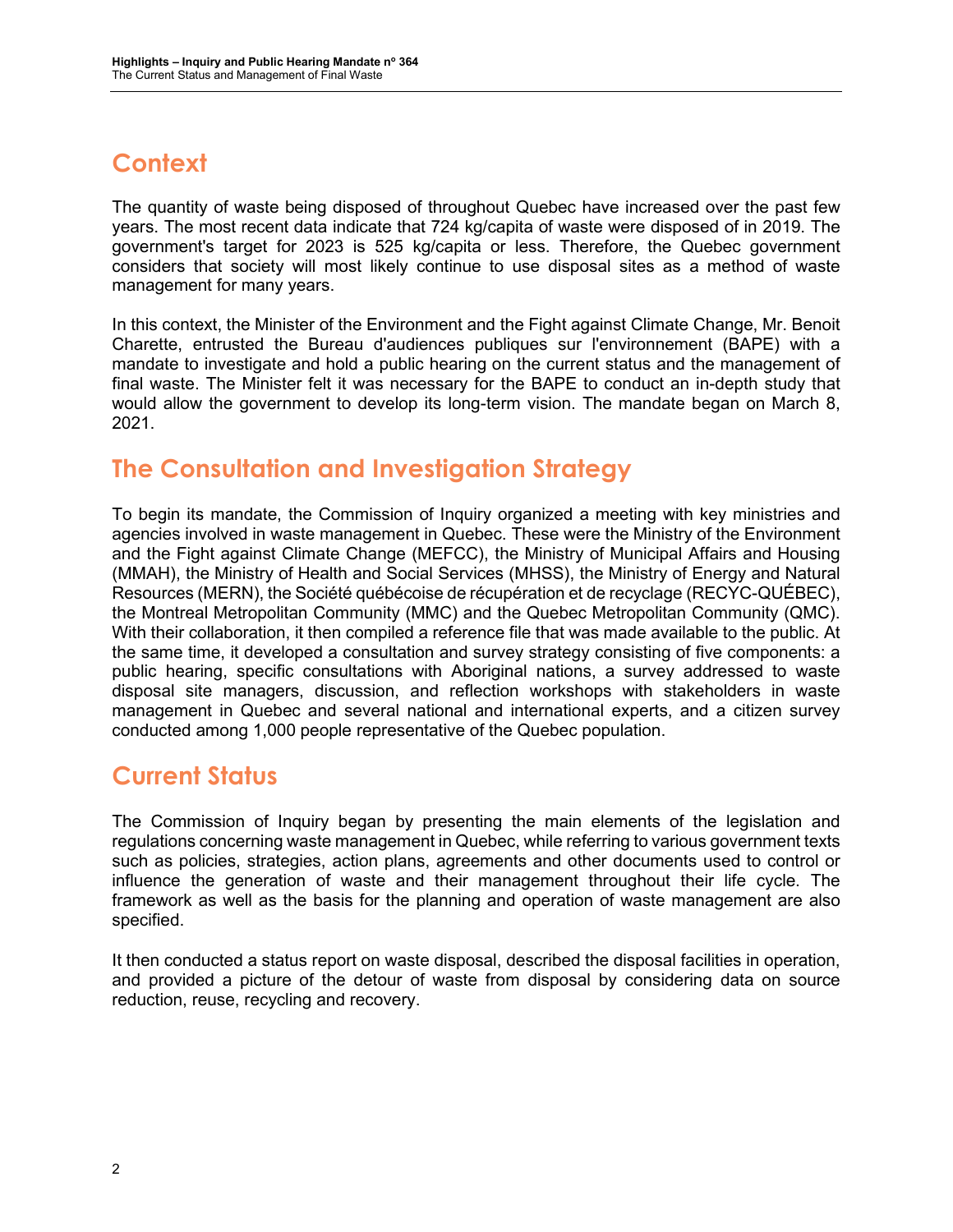### **Assessment of Waste Management**

The management of waste in Quebec is based on the 3RV-E hierarchy. In doing so, priority is given to reduction at source, then to reuse, recycling, recovery and ultimately to the elimination of waste.

The main regulations governing the management of waste disposal are the Regulation respecting the landfilling and incineration of residual materials (RRLIRM) and, for the control of atmospheric emissions and air quality from disposal facilities, the Regulation respecting the purification of the atmosphere (RRQA). The provisions of the RRLIRM govern, among other things, 199 operating disposal facilities throughout Quebec. In 2021, these facilities were broken down as follows: 38 engineered landfill sites (ELS), 27 trenched landfills (TL), 26 Northern Landfill Site (NLS), 97 isolated landfills (IL), 7 construction or demolition debris landfills (CDDL) and 4 incinerators.

In 2019, the most recent year for which complete data is available, landfill was the dominant disposal method with 96% of waste disposed while only 4% was incinerated. In addition, although ELS accounted for only 19% of disposal sites, 92% of disposed waste were landfilled in these sites.

Despite numerous efforts in recent years to reduce the quantity of waste disposed of, Quebec's performance since 2015 has regressed for each of the objectives set out in the 2011-2015 Action Plan of the Quebec Residual Materials Management Policy (QRMMP), except for the organic material recycling rate, which increased by only 2% to reach 27% in 2018, far behind the 60% objective targeted for 2015 and renewed in the 2019-2024 Action Plan. As a result, the amount of waste disposed in 2019 (724 kg/capita) was about 3% higher than the 2011-2015 Action Plan target and 38% higher than the 525 kg/capita target set for 2023 in the 2019-2024 Action Plan.

#### **Impacts of Waste Disposal**

As landfill and incineration are the two methods of waste disposal used in Quebec, the Commission of Inquiry examined their impact on the environment and on public health.

From an environmental perspective, since the adoption of the RRLIRM, ELS have been subject to a set of requirements related to site sealing, leachate management, and surface and groundwater quality to limit the risk of contamination. However, there is still uncertainty about the durability of the geomembranes used for their sealing over hundreds of years. Clearly, the engineered landfill sites are not mature enough for such an observation.

For incinerators, the RRQA requirement to conduct at least one source sampling per year of air contaminants released if their capacity is equal to or greater than 1 t/h is clearly insufficient to ensure compliance with the standards. The Commission of Inquiry believes that the regulation should be revised to allow for a reliable and representative assessment of emission fluctuations. In addition, the MEFCC should examine the relevance of reviewing the emission standards for certain air contaminants emitted by an incinerator, notably particulate matter, carbon monoxide and hydrogen chloride, to harmonize them with those of other jurisdictions where they are more severe.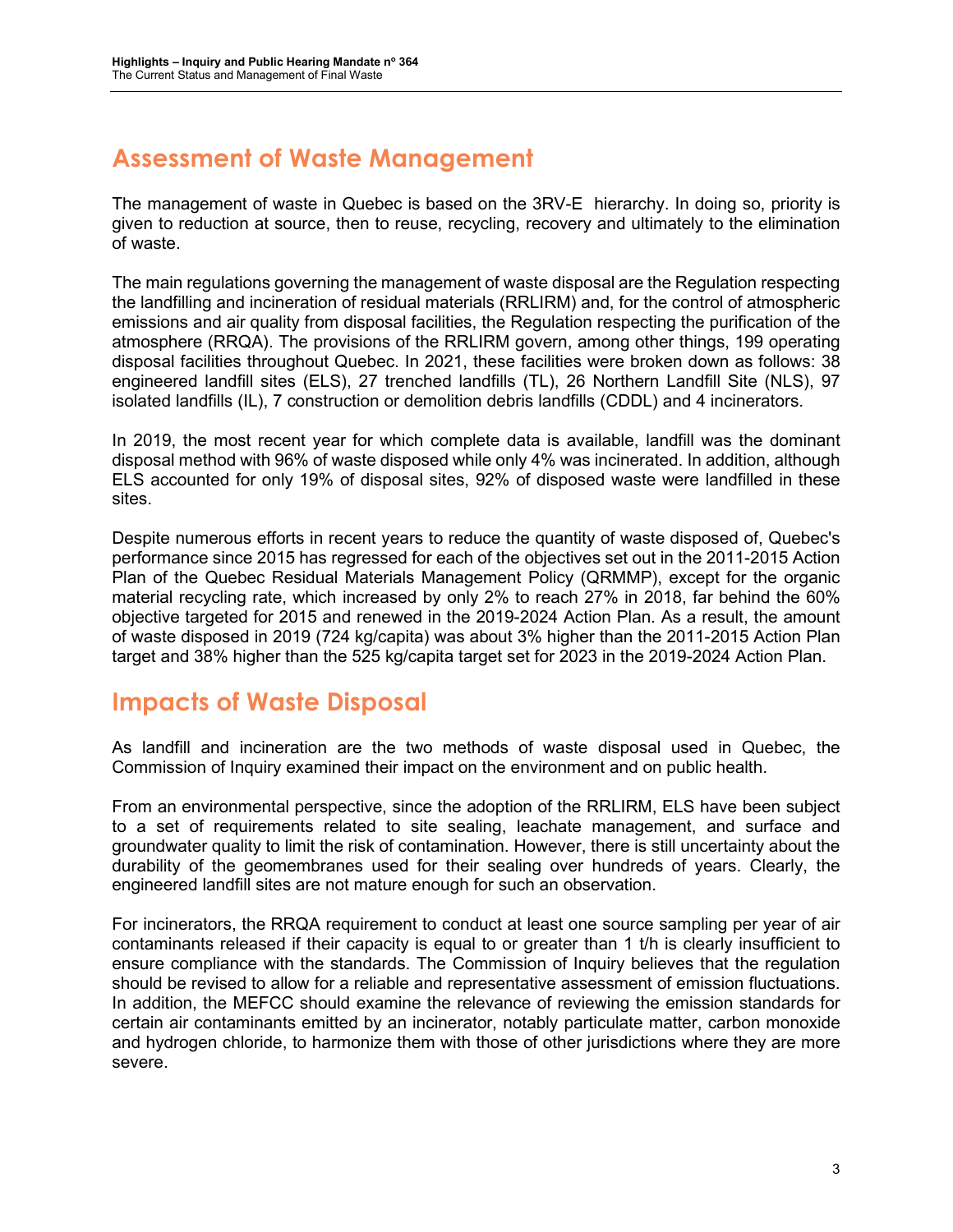From a public health perspective, the proximity of waste disposal sites to homes is central, if not critical, to the public's concerns about the risks associated with contaminant emissions from these disposal facilities.

Regarding waste disposal sites and based on a review of the international scientific literature, the Commission of Inquiry agrees with the MHSS that no clear causal link has been established between physical health problems and living near these sites. However, considering the specificities of the waste generated in Quebec and the particularities of landfilling compared to what is done elsewhere, it would be appropriate for the MHSS to decide on the relevance of documenting the exposure levels of the neighbouring populations as well as the psychological and social effects of these activities.

Considering the potential effects of several contaminants emitted into the atmosphere by waste incinerators on public health, the Commission of Inquiry is of the opinion that it is essential that the MHSS verify the presence or absence of causal links between the exposure of the neighbouring populations and health problems by carrying out recurrent evaluations until evidence is obtained that is deemed scientifically sufficient.

Furthermore, in 2018, excluding emissions associated with the collection and transportation of waste, Quebec landfills governed by the RRLIRM emitted nearly 2.5 Mt CO2e, or 3% of Quebec's total greenhouse gas (GHG) emissions. The MEFCC data does not allow us to distinguish these emissions according to the type of biogas capture or recovery system in place, or whether these sites are closed or in operation. There is also no specific accounting of emissions associated with the transportation of waste materials. These gaps must be filled by the MEFCC to orient and prioritize the actions to be taken to optimize the reduction of GHG emissions.

#### **Economic Issues**

The total gross costs of waste management by municipal organizations in Quebec amounted to \$1.046 billion in 2019. Factoring in the Program on the redistribution to municipalities of charges payable for the disposal of residual materials and the Compensation Plan for municipal services provided to ensure the recovery and reclamation of residual materials, the net costs amounted to approximately \$785 million, or an average of \$93/capita. For the municipal sector, excluding collection and transportation costs, disposal is more expensive overall (\$137/t) compared to sorting and packaging recyclables (\$93/t) or processing organics (\$62/t), but there are significant differences between regions.

Considering that the redistribution program (charges payable for the disposal of waste) returns to the municipalities the amounts they have paid to the operators of the disposal sites as charges, the Commission of Inquiry is of the opinion that this limits the dissuasive effect of the cost of disposal for the municipalities and, indirectly, for the citizens and the industries, businesses, and institutions (IBI) benefiting from municipal collections.

In addition, the costs of waste management do not systematically reflect the externalities associated with it. Consequently, the Commission of Inquiry believes that it would be important for the MEFCC to establish the planned increase in the waste management charges by considering a complete evaluation of both social and environmental externalities. The money collected by the charges should be limited to financing actions aimed at reducing the quantities of waste disposed of, both in the municipal sector and in the IBI and construction, renovation, and demolition (CRD) sectors. Various eco-fiscal measures, such as incentive pricing for household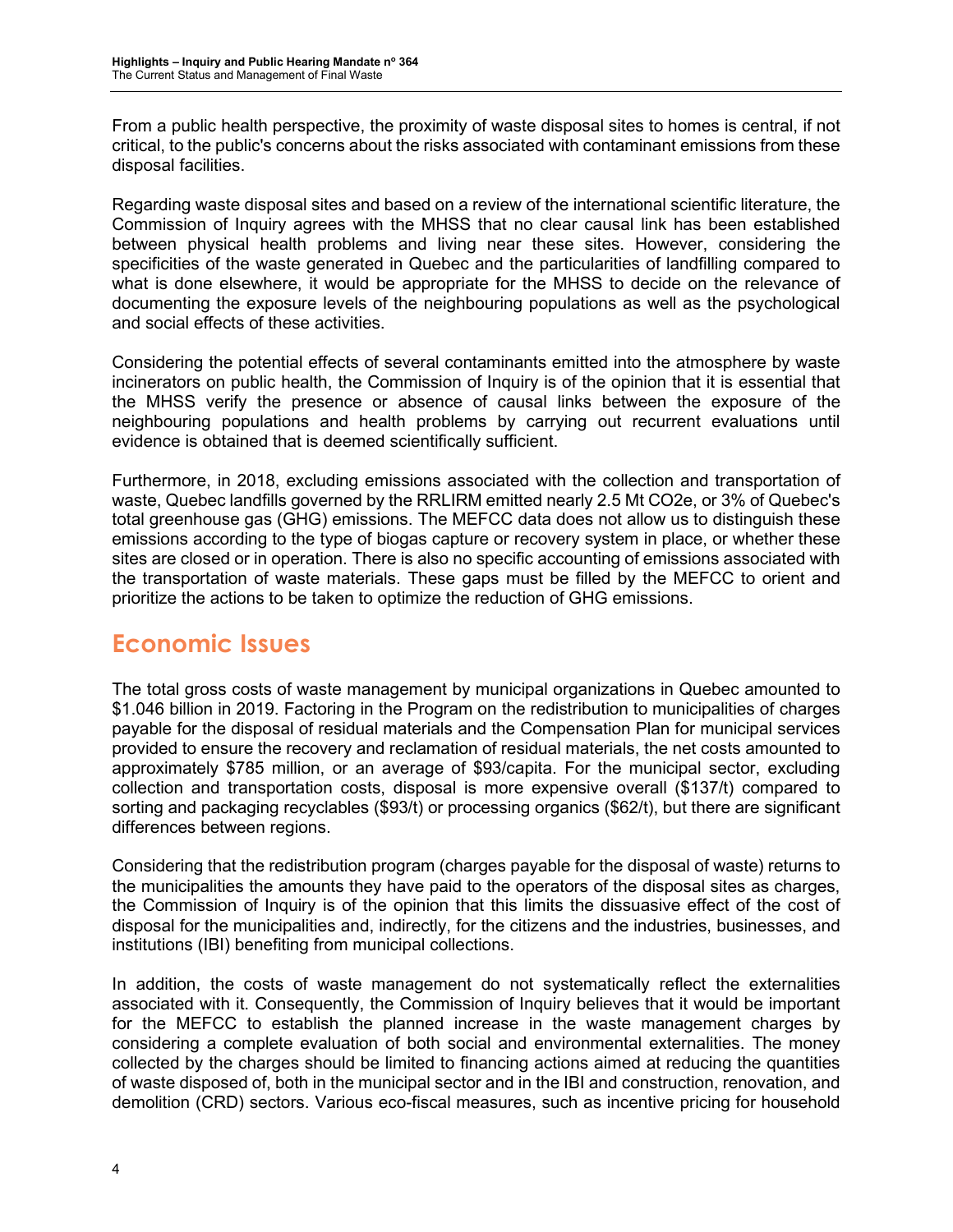waste and the various extended producer responsibility programs, make it possible to internalize these costs and should be encouraged. Moreover, the economic measures in force and those announced are essentially part of a linear economic model (i.e.: extract, transform, consume, and then throw away) which has shown its limits.

It should be noted that waste management costs vary significantly by region in Quebec. Thus, regional municipalities with a lower economic vitality index are characterized by generally higher disposal costs. For this reason, the Commission of Inquiry is of the opinion that the program for redistributing the charges to municipalities should integrate criteria based on economic vitality in addition to the performance (in terms of waste diverted from disposal) of the municipalities.

Finally, the Commission of Inquiry believes that the government's strategy to reduce the use of plastics and single-use products currently under development would be effective if it were accompanied by measures to monitor specific indicators and data collection procedures as recommended by the United Nations Environment Programme. It should also be at least as ambitious as the federal government's strategy, which includes a goal of zero plastic waste by 2030.

### **Technology Choices**

Various technologies and practices for waste disposal and treatment were examined. Since 96% of the materials disposed of in Quebec are landfilled, ELS have been subject to numerous requirements for several years and are a mature and relatively safe technology.

Vertical expansion of landfills (piggy-back) may be of interest. This is an extension technique whereby new landfill cells are built on top of closed cells. However, this technique should only be considered by MEFCC as a last resort because of the risks to cell stability and groundwater quality.

Several thermal processes used in Quebec and around the world were also analyzed. For example, incineration of municipal waste is a technology that is widely selected in Europe, mainly for energy recovery and for reducing the volume of waste to be landfilled. Based on European realities and experiences with waste incinerators in urban centers, and after evaluating the contexts of their insertion and considering economic, operational, and environmental considerations, the Commission of Inquiry is of the opinion that this technology is mature and can be of interest in certain contexts. As for the gasification of waste, although this process is advantageous from an environmental point of view, it involves too great a technological risk to be used in the short term.

The treatment of organic materials using biological processes is promising. It is clear that composting is a technology with many environmental, operational, and economic advantages and its use should be further encouraged. As for bio-methanization, there are several considerations that call for its careful examination to allow the government to clearly decide on its real contribution to the reduction of waste disposal, given its complexity and the costs associated with it.

The mechanical-biological treatment (MBT) process aims to reduce the organic matter contained in waste intended for disposal. It isolates the recoverable elements and then treats the fermentable fraction. Some municipal organizations are interested in this process, but it is not recognized by the MEFCC under the Program for the Treatment of Organic Matter through Biomethanization and Composting (PTMOBC). A priori, the compost resulting from a mechanicalbiological treatment process is of lesser quality than the one resulting from a selective collection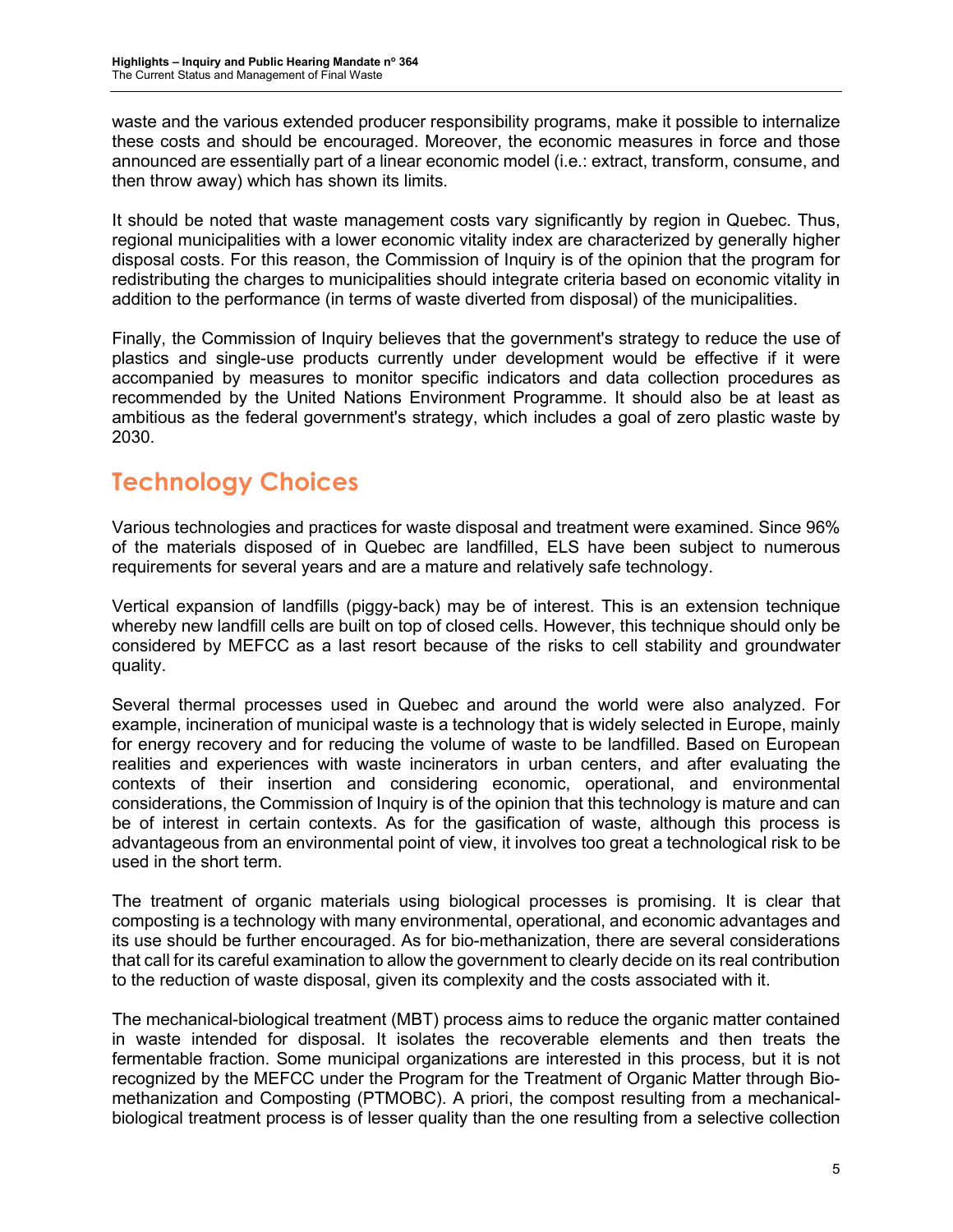of organic materials because it would contain a too large fraction of foreign bodies and contaminants. Therefore, the quality of its compost would benefit from being well-established on the basis of recognized standards before this process can be extended throughout Quebec.

#### **Social Acceptability and Social Concerns**

Combined with the interventions of the participants at the public hearing, the briefs submitted, the citizens' survey and the discussion and reflection workshops organized by the Commission of Inquiry with stakeholders shed interesting light on the conditions of social acceptability of the measures, solutions or requirements aimed at ensuring better waste management.

The "not in my backyard" syndrome that was widely used a few years ago to justify citizens' reluctance to develop new disposal sites is simplistic and does not allow for a good understanding of all the social dynamics surrounding the social acceptability of waste disposal projects. In fact, the social acceptability of projects is influenced by multiple factors presented in this report and which are notably related to social, financial, landscape, environmental and public health dimensions.

Overall, the people surveyed during the citizen survey are more in favour of the presence of a disposal site in their region if it serves them exclusively. Moreover, the transfer of waste for disposal is often experienced by the host community as a social injustice because it obscures the efforts that the community may have made to reduce disposal on its territory. The Commission of Inquiry also notes a clear social preference for disposal sites whose size would meet local or regional needs. The Commission is of the opinion that the interest observed in Quebec over the last few years in large waste treatment and disposal facilities, which result in an increasingly extensive territorial coverage, deserves to be considered, and that this interest is compatible with the principle of proximity, which underlies the management of waste close to the place where it is generated, and which favours social acceptability.

In addition, considering that projects to expand or establish treatment and disposal facilities will undoubtedly see the light of day in the next few years and that social acceptability will be at the heart of the concerns, the Commission is of the opinion that it would be essential for the government to develop guidelines aimed at better planning of the development of the host territories to promote the cohabitation between these facilities and their hosting environments.

It should also be noted that most respondents to the citizen survey consider that waste management is a societal issue that must be addressed quickly and that they are willing to devote more effort to reducing the quantities of waste disposed of. The Commission of Inquiry therefore sees an opportunity for RECYC-QUÉBEC to develop new strategies and to adopt stronger measures aimed primarily at reduction at source and reuse.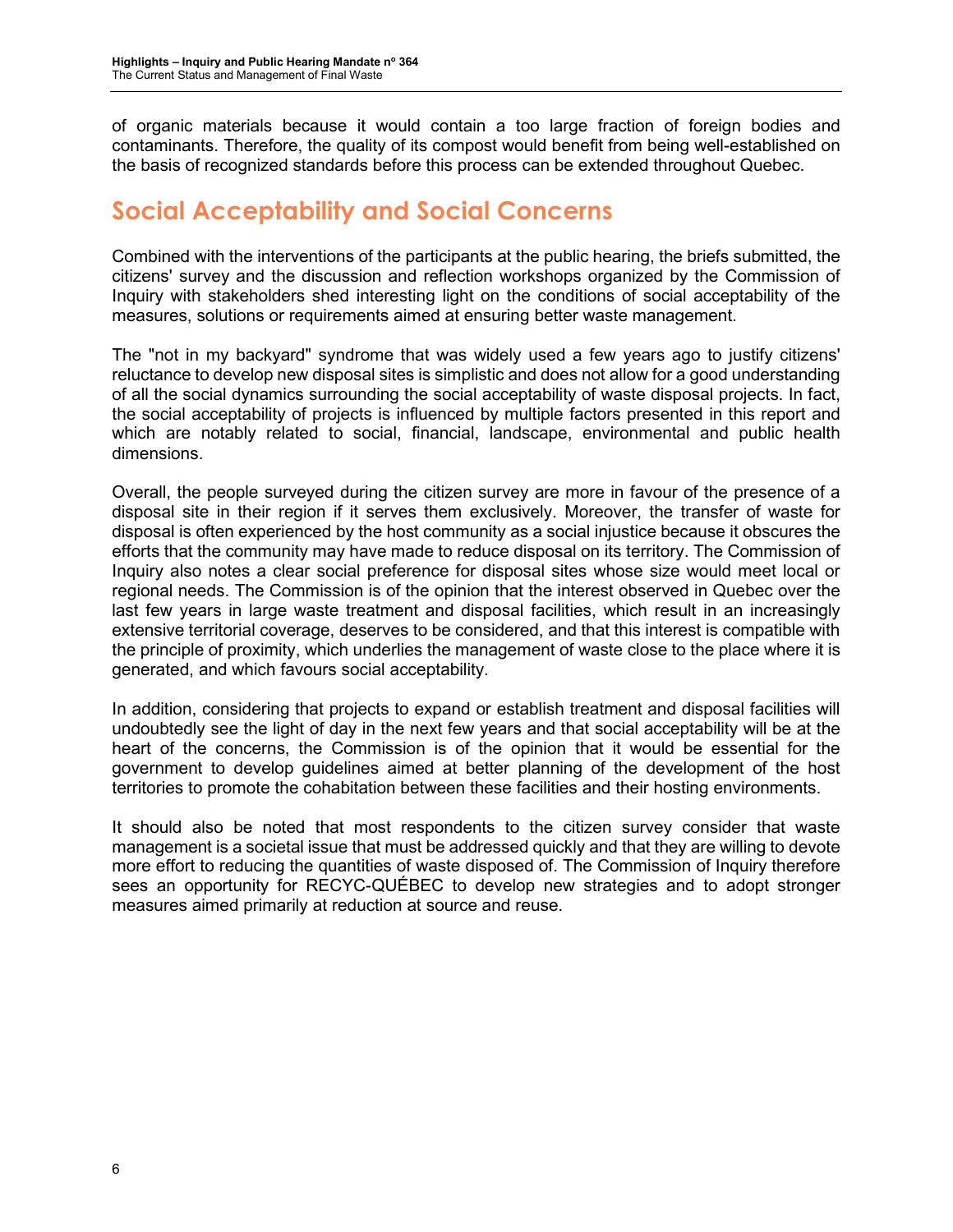### **Planning for the Disposal of Waste**

#### **Reducing the Amount of Waste Disposed of**

The government has adopted a series of measures to improve the management of waste structured around the Organic Matter Development Strategy (OMDS) and the 2019-2024 QRMMP Action Plan. These measures target the main sources of waste that can be recycled or recovered, i.e., organic matters, residual materials from IBI and the CRD sector, as well as alternative cover materials. Several enforcement mechanisms are planned to support them. In addition to diverting significant quantities of waste from disposal, they should lead to qualitative gains in terms of consolidating sorting, packaging, and recycling channels, improving the quality of recovered materials, supporting local recycling, and reducing dependence on external markets. The Commission of Inquiry believes that their quantitative and qualitative effects will be all the stronger if the government determines sufficient targets and penalties to force stakeholders to act. It should also not hesitate to use or add to the enforcement mechanisms available to it to achieve the desired results.

Based on the analysis of the Commission of Inquiry and the innovative approaches implemented in Quebec and elsewhere, several avenues for improvement could increase the scope of these measures. First, separate collection of recyclable materials should be favoured. For CRD waste, regulatory measures for both gypsum and asphalt roofing must be adopted quickly because of the problems raised by these materials. In addition to the charge on alternative cover materials, MEFCC should examine ways to avoid excessive use of daily cover. The MEFCC should also clarify the place of the use of certain residual materials as alternative cover materials in landfills within the 3RV-E hierarchy. The MEFCC should also quickly specify, by regulation, the criteria for energy recovery to allow, in compliance with the 3RV-E hierarchy and while taking care not to promote the marketing of non-recyclable products, a form of recovery for final waste that could not be reused or recycled. In certain contexts, and conjunctures, incineration with energy recovery of such final waste could be considered as energy recovery.

However, at the top of the 3RV-E hierarchy, source reduction and reuse have been secondary in government actions to date. An adjustment of the regulations, codes and standards surrounding construction and buildings, the banning of the marketing of certain non-recyclable, single-use or short-lived products, the enshrinement by regulation of a right to repair and tools to fight against programmed obsolescence, the supervision of advertising solicitation, improving consumer support through clear labelling and display of environmental impacts, as well as financial incentives to support the repair and reuse sectors are all strong measures that could have a direct impact on eco-design, reuse and reduction at source. More broadly, the Commission of Inquiry is of the opinion that RECYC-QUÉBEC should identify the key sectors and initiatives that are conducive to reducing at source and promoting reuse. The Crown corporation should also continue to refocus its messages from the right recycling gesture to responsible consumption.

The government must assume an exemplary and leadership role in the implementation of these measures within public organizations, but also as a funder, purchaser, and contractor. To this end, the current regulatory and operational obstacles should be removed to be able to fully integrate requirements such as the integration of recycled content or the systematic requirement of CRD waste management plans. For example, the State and its institutions could be at the forefront of the implementation of recyclable and organic material collections, the fight against food waste, the rehabilitation or change of use of buildings, or the reduction of its purchases.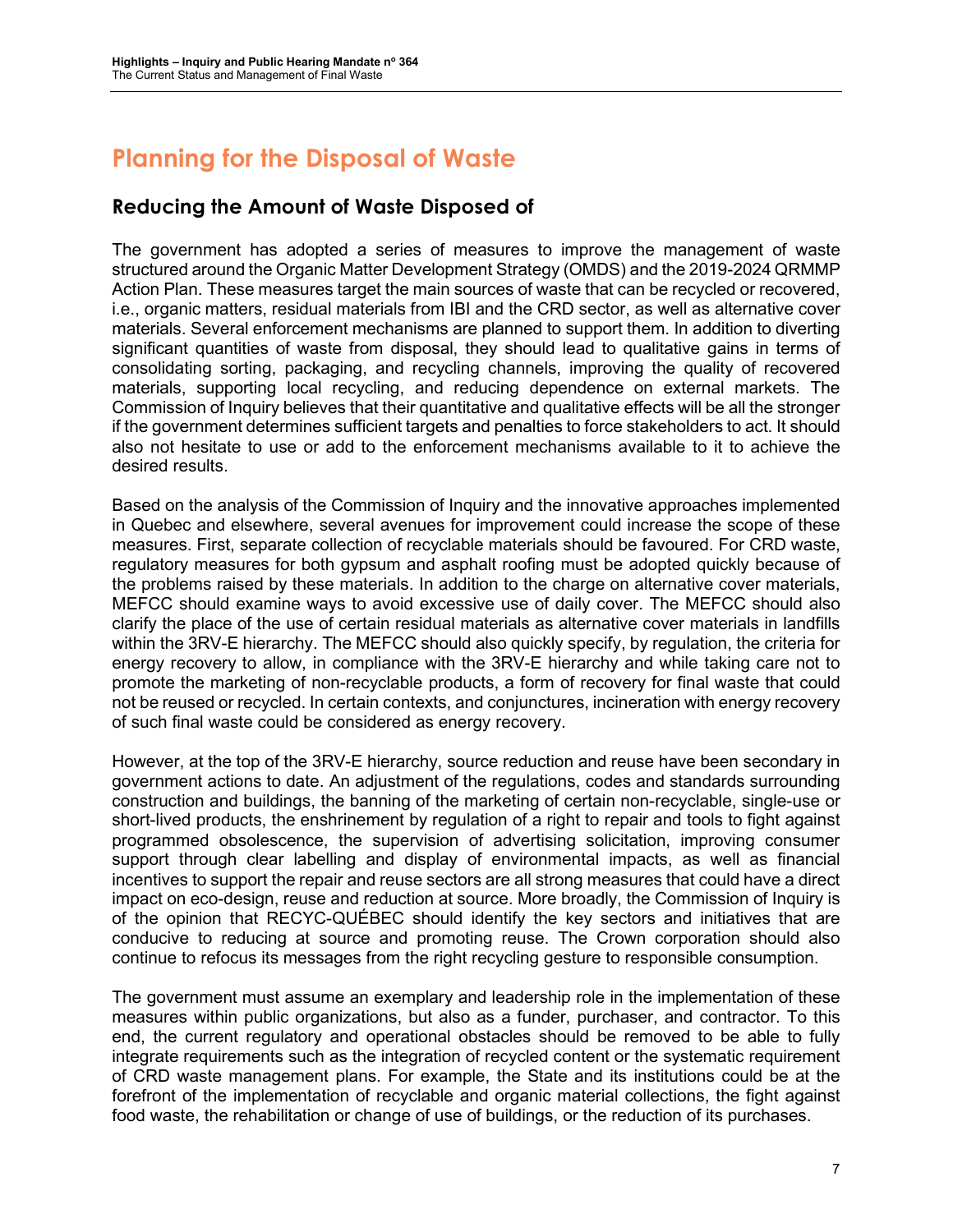#### **Disposal Requirements and Capacities**

The Commission of Inquiry is of the opinion that waste management planning must continue to be the responsibility of the regional municipalities, but that cooperation between them must be encouraged by a mechanism that should be implemented by RECYC-QUÉBEC to improve the alignment of their requirements. In addition, to help municipal organizations have access to the information they need for their planning, reuse, sorting and packaging, recycling and recovery facilities should be required to produce annual declarations and RECYC-QUÉBEC should be responsible for monitoring, compiling, analyzing, and disseminating all data relating to the management of waste, including disposal.

Based on the forecasts of the quantities of waste to be disposed of by 2041, as carried out by the MEFCC, the Commission of Inquiry is of the opinion that the objective of 525 kg/capita for 2023 in the QRMMP is unlikely to be reached. Moreover, the Ministry estimates that this objective would still not be reached in 2041 according to one of its scenarios, which it describes as realistic, despite the reforms that are in place or being implemented.

If landfilling of waste and the use of daily cover were to continue at the 2019 rate, of the 38 ELS in operation in Quebec, 9 would have reached their maximum authorized capacity before 2030, 13 others would reach it between 2030 and 2041, while 16 would have a residual capacity after 2041. It is therefore clear that new disposal sites or expansions of existing ones will have to be authorized in Quebec over the next 20 years.

Considering that it is unlikely that the 525 kg/capita disposal rate target will be met by 2023, Quebec needs to realign its strategy to achieve this rate as soon as possible. The strategy based on the 3RV-E hierarchy must be maintained. However, it must be noted that recycling has been the centerpiece of efforts to date. Furthermore, the performance of the IBI and CRD sectors has not been up to expectations.

The reinforcement, acceleration and, above all, the realignment of efforts to achieve the objectives of the 2019-2024 Action Plan and the desire to move increasingly towards a zero waste and zero waste society also requires the implementation of robust actions by the MEFCC and RECYC-QUÉBEC. In addition, the circular economy, already recognized by RECYC-QUÉBEC as part of its mission, should be put to effective use and actually applied, and this model would even benefit from being invited on the political agenda.

#### **Requirements in Territories Under Agreements**

Waste management in the Territories Under Agreements, where the Naskapi, Inuit and Cree live, presents many challenges, mainly because of their remoteness from urban centers and the infrastructures adapted for waste management. The infrastructures in place in these territories are, for the most part, limited to the disposal of waste, making the application of the 3Rs-E hierarchy complex. In addition, several communities are faced with infrastructures that will reach their full capacity in the near future.

The remoteness of these populations often requires the transportation of certain waste to the southern regions of Quebec, which considerably increases the costs that the communities have difficulty absorbing. Without additional and adequate financial support, large quantities of waste will continue to be stockpiled in many villages while waiting for sustainable solutions. Support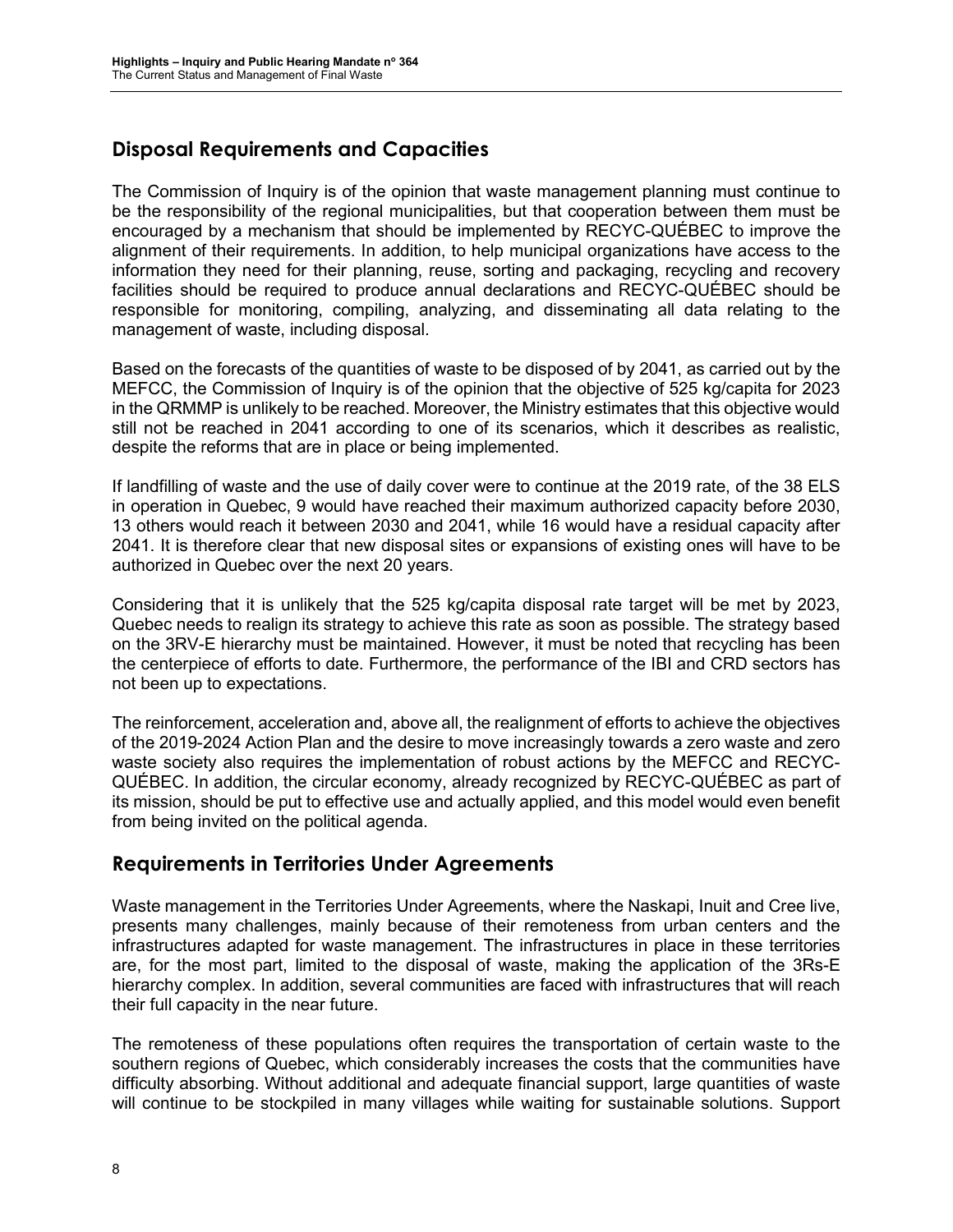from the Quebec government would also allow for the implementation of measures adapted to regional realities and aimed at improving waste management and reducing final waste.

Open burning is required in Northern Landfill Sites (NLS), which are present in many Aboriginal villages. In the absence of data, it is imperative that the MHSS document the exposure of neighbouring populations to contaminants emitted by such burning. It is also of great importance that the MEFCC proceed with the characterization of the environmental contamination.

Furthermore, the Commission of Inquiry is of the opinion that open burning is a practice incompatible with sustainable development. Therefore RECYC-QUÉBEC should make every effort to identify, in a consensual manner, with local and regional communities, alternatives that would improve waste management.

### **Strategic Guidelines**

Waste management is an important issue in terms of sustainable development and societal responsibility. Although regulations increasingly emphasize extended producer responsibility, it is also the responsibility of citizens and the overall responsibility of all stakeholders in the sector. Governance must therefore involve all actors and stakeholders likely to influence or be affected by decisions.

The Commission of Inquiry has issued numerous findings and opinions throughout its report. Several of them converge with the 2015-2020 Government Sustainable Development Strategy and particularly with Guidelines 1 and 2 which aim respectively to strengthen the governance of sustainable development in the public administration and to develop a prosperous economy in a sustainable - green and responsible - manner. These guidelines aim, among other things, toward the exemplarity of the State in the eco-responsible management of its activities, the development of eco-responsible industries and goods and services, and assistance to consumers in making responsible choices.

The findings and opinions of the Commission of Inquiry led to the identification of eleven strategic guidelines that should assist the government in making informed decisions about waste management. These guidelines have been grouped into three themes: the structural approach to be prioritized, effective implementation, and improving governance:

Structural approach

Guideline 01: the circular economy as a priority model;

Guideline 02: the necessary review of our consumption patterns;

Effective implementation

Guideline 03: the State as an exemplary model;

Guideline 04: eco-fiscality as a central lever for action;

Guideline 05: information and awareness: essential tools;

Guideline 06: data accessibility and transparency;

Guideline 07: innovation to achieve the objectives;

Improving governance

Guideline 08: legislative and regulatory strengthening;

Guideline 09: the inevitable regionalization;

Guideline 10: sustainable solutions for remote areas;

Guideline 11: the essential optimization of governance.

RECYC-QUÉBEC is a key player in waste management. To fully assume its pivotal and reference role and to enable it to meet the new challenges that await it, it would benefit considerably from reviewing its vision by placing reduction, reuse, and the circular economy at the heart of its